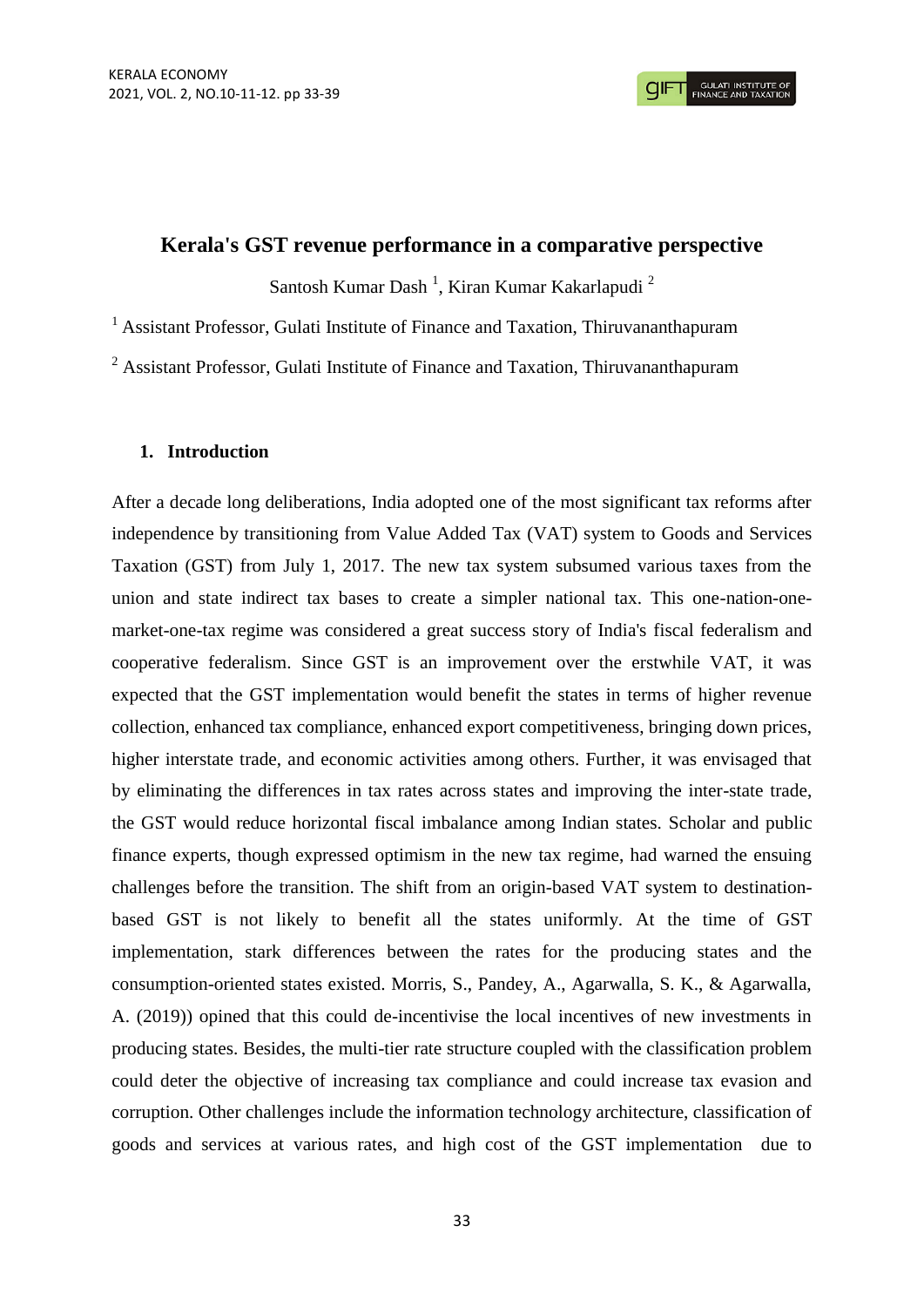administrative bottlenecks could erode the expected benefits of GST (Banerjee & Prasad 2017, Kumar 2019, Rao 2019)

The empirical literature on the performance of states with respect to GST collection is limited. Comparing the revenue performance of states under VAT and GST, [Anithakumary,](#page-6-0)  [L & Mathew,](#page-6-0) S (2019) showed that the ranking of the states under the two regimes is not uniform. Especially notable was Kerala, which was among the top during the VAT regime, have shown a decline in rank during the GST regime. Similarly, it was found that many states have not registered the projected growth target of SGST collection [\(Mukherjee, S. \(2020\).](#page-6-1) The GST regime has led to revenue loss, especially for mineral-rich states like Jharkhand, Odisha, Chhattisgarh, and Madhya Pradesh. In these states, value addition from manufacturing activities is not fully appropriated within the state's boundary. In this context, this study addresses two specific questions. One, trends in inter-state GST revenue collection. Two, the determinants of GST revenue collection.

### **2. Data and Approach**

This analysis considers 21 major states<sup>1</sup> from 2017-18 to 2020-21. The data for the analysis was obtained from various sources. The GST revenue and filing rate data are collected from the GST portal. EPWRF India Time Series database provides information on State Domestic Product (SD), per-capita income, sectoral composition, and population. The population projections data released by the Census of India is utilised to collect rural and urban population data. The 68th round of NSS household consumption and expenditure survey unitlevel data to construct share of food in total consumption expenditure. The Periodic Labor Force Surveys (PLFS) have been used to compute the share of informal sector employment as a proxy of informalization. Lastly, ease of doing business index data published by the Department of Industrial Promotion and Policy (DIPP) is used to proxy governance and other institutional factors.

# **3. Trends GST Revenue Performance**

**.** 

There is considerable variation in GST revenue collection across the Indian states. The relatively developed states such as Maharastra, Goa, Delhi, Karnataka, Kerala, Tamil Nadu,

 $1$ <sup>1</sup> These states contribute to more than 90% of the total GDP and population.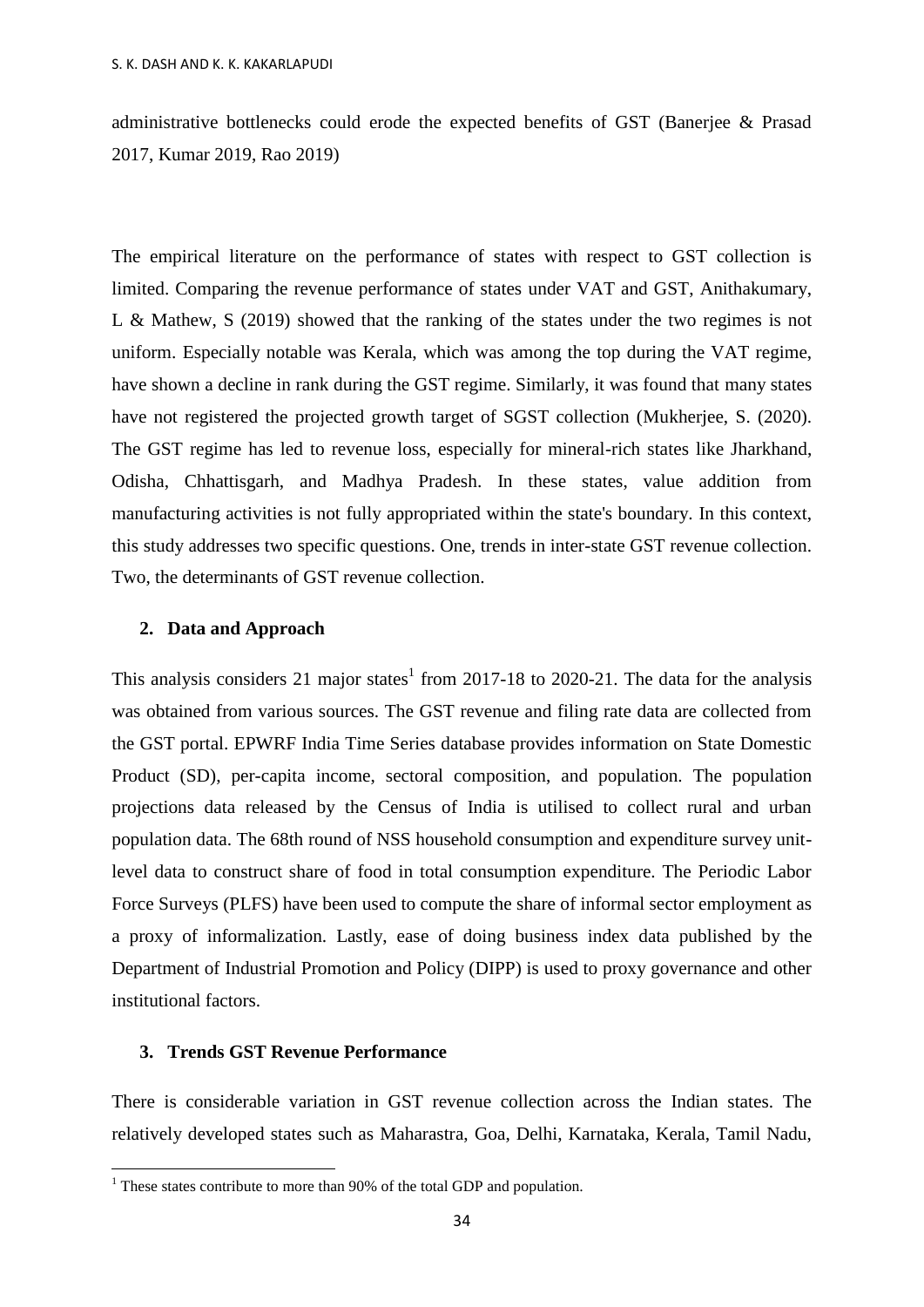Haryana and Punjab indicate a higher share of GST in GSDP. In contrast, less developed states like Madhya Pradesh, Bihar, Odisha and Rajasthan show a low share (Figure 1). It appears that states that did well in revenue collection in the GST regime carried forward the good legacy from the VAT era. The only exception is Uttar Pradesh, with one of the highest GST to GSDP ratios.

Interestingly, except in Karnataka, Gujarat and Uttar Pradesh, all other states with relatively higher GST-GSDP ratios show a declining trend in 2019-20 compared to 2017-18. For instance, the GST-GSDP ratio in Kerala and Tamil Nadu declined from 2.4 per cent to 2.2 per cent and 2.1 per cent, respectively. On the contrary, low-income states showed an increase in GST-GSDP ratios during this period. Especially in Jharkhand, Odisha and Bihar (Figure 1).



This is further evident from the growth of GST revenue collection during 2017-18 to 2019- 20. Delhi and Kerala registered the lowest growth among all the states, followed by Tamil Nadu, Gujarat, Maharastra and Punjab. Bihar showed the highest growth among the fastestgrowing states, followed by Bihar, Jharkhand, Odisha and Madhya Pradesh (Figure 2). The GST revenue collection in these states is well above the revenue protection rate (14%). The slow-growing states thus depend heavily on GST compensation.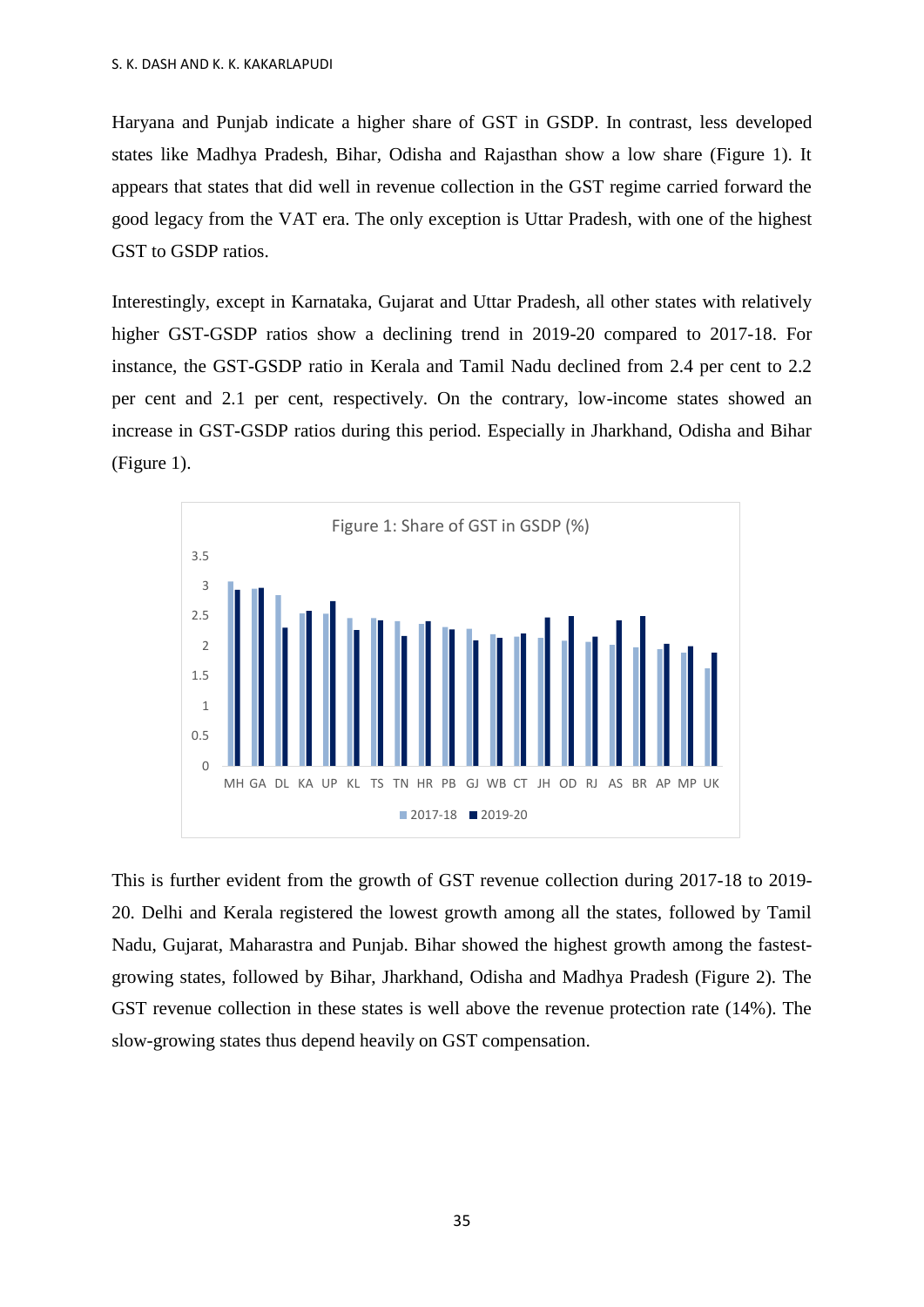

## **4. Determinants of GST Revenue Performance: Empirical Analysis**

Although GST is envisaged to reduce the interstate variation in revenue collection, wide inter-state differences exist, as noted in Figure 1. Drawing from the widely popular literature on determinants of revenue collection, this study, therefore, analyses the key determinants of GST revenue collection using the panel data regression models. The existing cross-country empirical studies and sub-national studies identified structural factors such as level of economic development, sectoral composition, urbanisation, informalisation and institutional factors such as corruption administrative efficiency as key determinants of tax revenue. Considering the unique feature of GST and building on to the empirical literature, this study evolves an analytical frame based on three key pillars of the determinants of GST revenue collection. First, GST related factors are proxied by the compliance rate. This is defined as the number of dealers filing returns in time out of total registered dealers, called timely filers. The hypothesis is that a state with a higher compliance rate will likely collect more revenue than a low-compliance state.

Second, structural factors like the level of economic development of a state are measured in terms of per-capita income, sectoral composition, informalisation and urbanisation. In addition, since food items are exempted from GST, the share of food consumption is another structural feature that could affect GST revenue. Since many scholars argued that GST would improve the tax collections of consuming states, this analysis divides states into consuming states and producing states based on the difference in IGST revenue and IGST settlement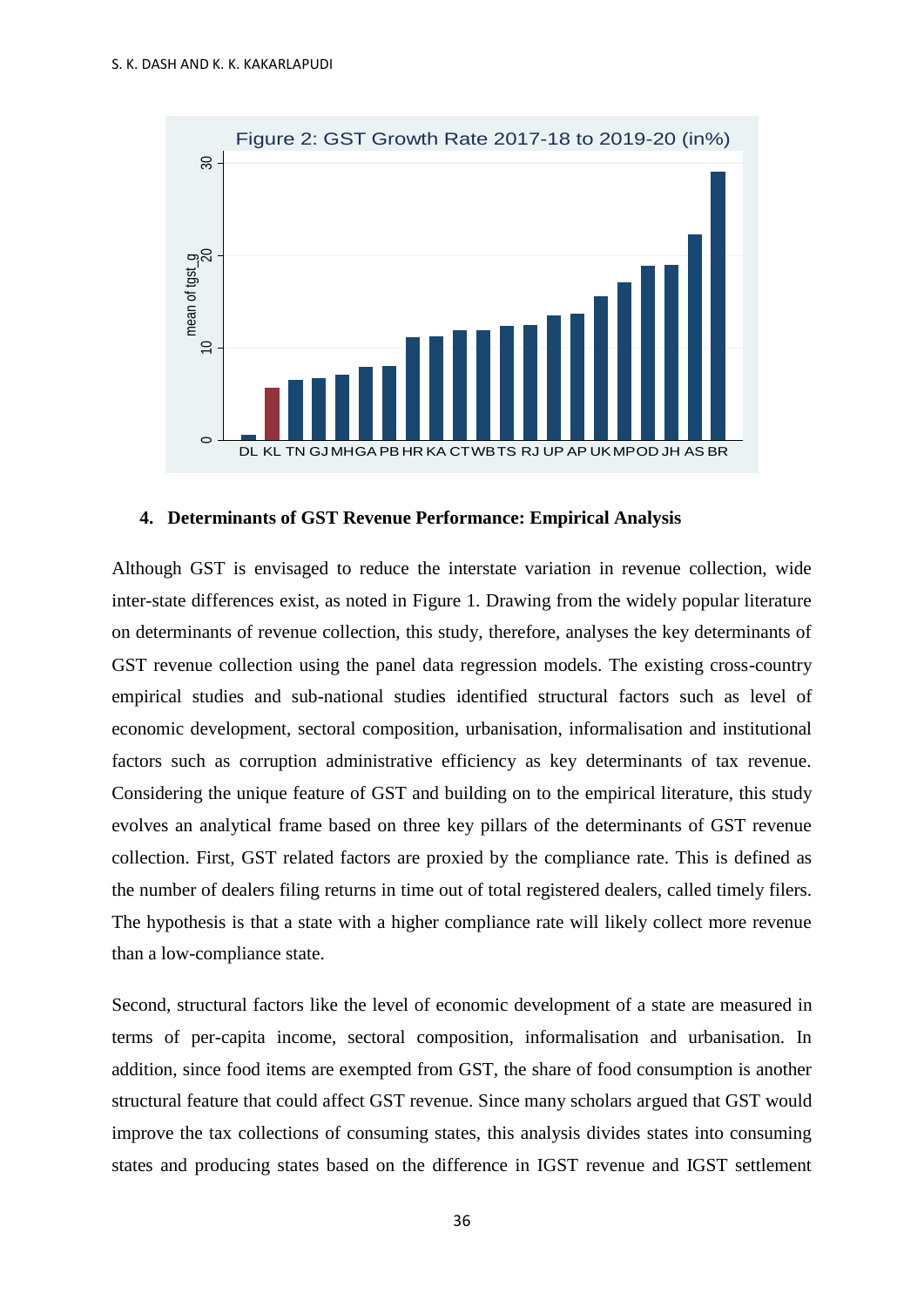rate. The states with IGST settlements greater than IGST collection are categorised as consumer states and others as producing states. Third, institutional factors like quality of governance and infrastructure are proxied through the ease of doing business index.

Using the national average as the threshold for informalisation, urbanisation and share of food in total consumption, states have been divided into two groups. Preliminary evidence shows that the GST as % GSDP is relatively high (2.3%) in states with low informalisation compared to states with high informalisation (2.21). Similarly, the GST-GSDP ratio is relatively high (2.37%) for states with high urbanisation compared to low urbanised states (2.18%). The composition of consumption expenditure plays a crucial role in GST revenue collection. The states with a high share of non-food in total consumption fare better in GST revenue collection.



The econometric analysis further corroborates the preliminary evidence. Compared to states with a lower informal sector, the share of GST in GSDP is 1.65 percentage points less for states with medium size of the informal sector and two percentage points less for states with a higher size of the informal sector. This is because dealers in the informal sector may not have a GSTN number and carry out their business transactions with similar dealers (Mohanty et al., 2017). Similarly, the lack of integration of activities in the informal sector poses the problem for tax administration to trace the activities and is often associated with high monitoring costs (Mukherjee & Rao 2019).

As already shown, states with both medium and high urban shares contribute approximately 0.65 percentage points revenue compared to states with low urban concentrations. This is because higher urbanisation is associated with a higher average consumption ratio. Second,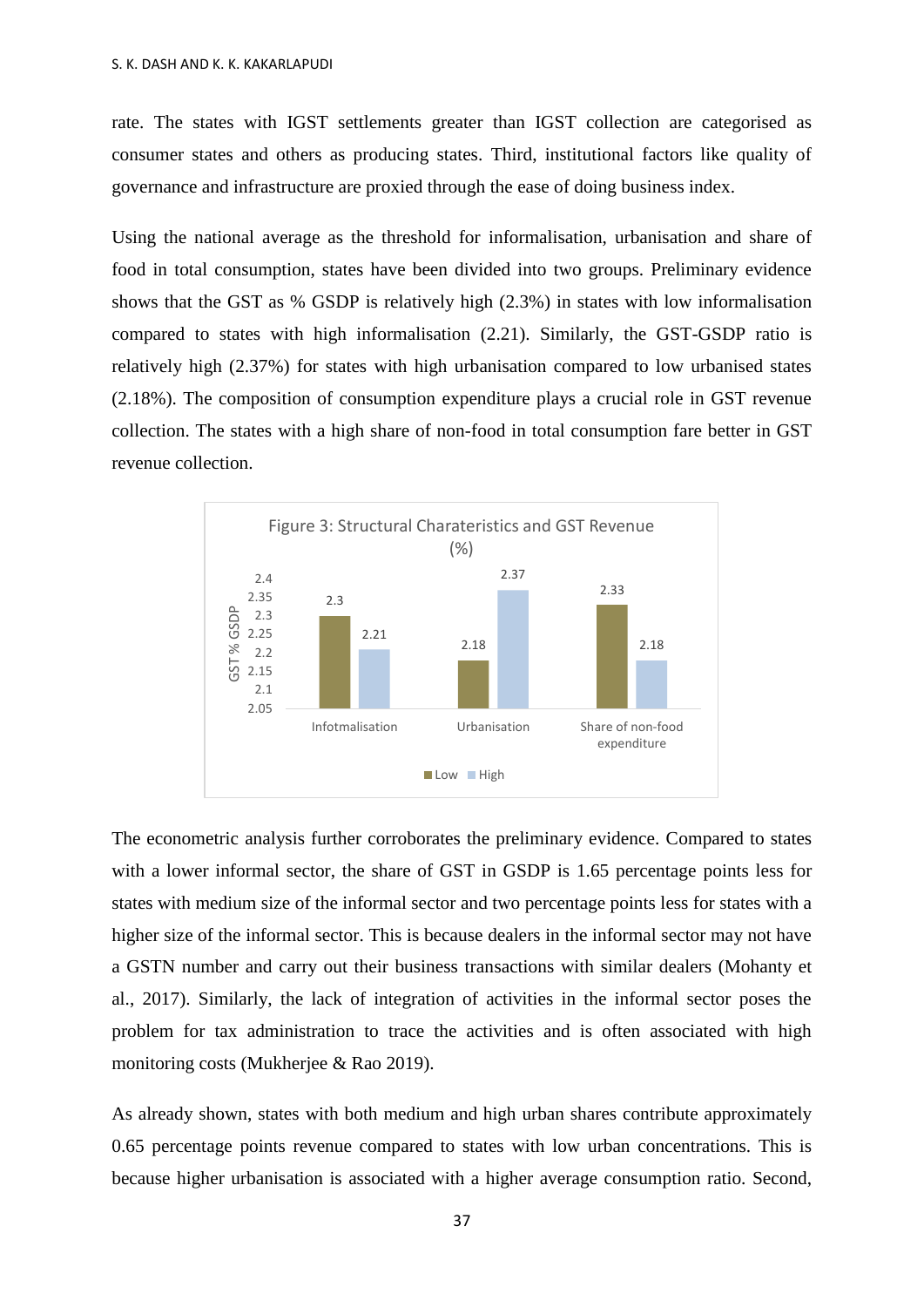the proportion of commercial transactions carried out against the tax invoice is high (Mohanty et al., 2017). A state with a higher share of food consumption is expected to collect less revenue since most of these goods are either exempted or taxed at 5%.

Among other factors, filing (a measure of compliance) and share of the service sector positively affect the share of GST in GSDP. The interpretation is that it returns filings rises, GST revenue collection also rises. Similarly, the higher the share of the service sector in the economy, the higher is the revenue collection. This implies that the economy's composition does matter for the collection of GST revenue. However, states' per capita income is negatively associated with the GST. Higher per capita income may be less correlated with consumption in the relatively richer states and, thus, less tax revenue. Since GST is a destination-based tax, poorer states (consuming states) are likely to benefit more than richer states. The econometric analysis suggests that the GST share in GSDP of consuming states is 0.76 percentage points higher than producing states.

Finally, institution quality, such as administrative efficiency and tax collection efficiency, better governance also plays an important role in collecting more revenue. The Department of Industrial Policy and Promotion (DIPP) prepares the ease of doing business index based on the World Bank's index. This is used as a proxy for better governance. It is found that states with low ease of doing business score 1.37 percentage point less revenue than better ranking states.

## **5. Conclusion**

To sum up, by analysing the trends in GST revenue collection, this paper shows a considerable variation across the states. Though the share of GST-GSDP revenue is relatively high in developed states, the growth of GST revenue collection is higher in less developed states. It is found that Kerala recorded the lowest growth in GST revenue collection among all other states. The econometric analysis of determinants of GST revenue shows that GST revenue collection is positively associated with compliance, service sector share, urbanisation, ease of doing business, consuming state; and negatively related to the share of the informal sector, the share of food consumption, and per capita income.

These findings have relevance for the policymakers concerned with raising the GST revenue. The determinants can be categorised into short-term and long-term (structural factors) policy variables. While the former includes return filings and ease of doing business, the structural